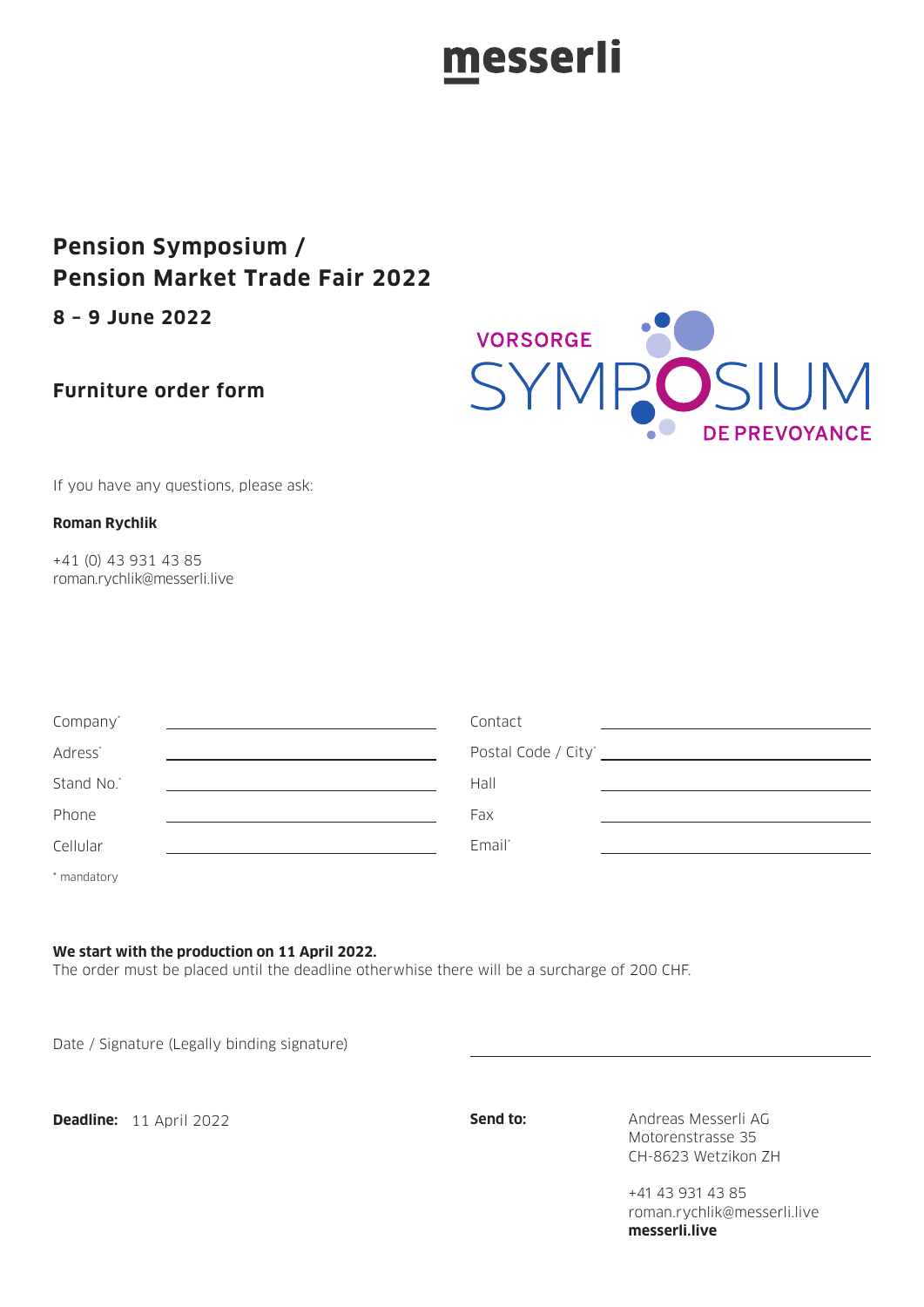# messerli



| <b>Name</b>                         | Specification                           | Colour                                                         | $\Box$                  | <b>Price</b> | Quantity | <b>Total</b>    |
|-------------------------------------|-----------------------------------------|----------------------------------------------------------------|-------------------------|--------------|----------|-----------------|
| <b>Chair</b><br><b>Basil</b>        | Plastic<br>45x45cm<br>Height 85cm       | White                                                          |                         | $20. -$      |          | CHF 0.00        |
| <b>Chair</b><br>Catifa 46           | Plastic<br>2-colored                    | Sand / White<br>Red / White<br>Black / White                   | $\Box$<br>$\Box$<br>□   | $62 -$       |          | CHF 0.00        |
| <b>Chair</b><br><b>Eames</b>        | Plastic<br>60x62cm                      | White<br>Inkl. cushion                                         |                         | $72 -$       |          | CHF 0.00        |
| <b>Stool</b><br>Alfa                | Fabric<br>56x56cm<br>Height 38cm        | Brown, Beige, Red<br>Orange, Aubergine, $\Box$<br><b>Black</b> | $\Box$<br>□□            | $90.-$       |          | <b>CHF 0.00</b> |
| Couch<br><b>EW</b>                  | Fake Leather<br>100x83cm<br>Height 68cm | Black, White,<br>Brown                                         | $\Box$<br>□             | $240 -$      |          | CHF 0.00        |
| <b>B2er Couch</b><br>EW             | Fake Leather<br>157x83cm<br>Height 68cm | Black, White,<br>Brown                                         | $\Box$<br>□             | $520 -$      |          | CHF 0.00        |
| Loungechair<br>Catifa <sub>60</sub> | Fabric<br>Fake Leather                  | Beige<br>White                                                 | $\Box$                  | $380 -$      |          | CHF 0.00        |
| Loungetable<br><b>EW</b>            | Wood<br>50x50cm<br>Height 45cm          | Black, White<br>Brown                                          | $\Box$ $\Box$<br>$\Box$ | $62 -$       |          | CHF 0.00        |
| Loungetable<br>Lily                 | Ø 66cm<br>Height 40cm                   | White                                                          |                         | $120 -$      |          | CHF 0.00        |
| <b>Barstuhl</b><br>Zeta             | Leather<br>36x36cm<br>Height 85cm       | Black                                                          |                         | 48.-         |          | CHF 0.00        |
| <b>Barstool</b><br>EW               | Fake Leather<br>30x30cm<br>Height 82cm  | White, Black                                                   | $\square$               | $40. -$      |          | CHF 0.00        |
| <b>High table</b><br><b>Plura</b>   | Ø 78cm<br>Height110cm                   | White, Anthracite                                              | $\Box$                  | $93 -$       |          | CHF 0.00        |
| <b>High table</b><br><b>EW</b>      | 50x50cm<br>Height 110cm                 | White, Black,<br>Brown                                         | $\Box$<br>$\Box$        | $90 -$       |          | CHF 0.00        |
| <b>High table</b><br>Com            | 120x50cm<br>Height 110cm                | White                                                          |                         | 280.-        |          | CHF 0.00        |
| <b>High table</b><br><b>Colette</b> | 200x80cm<br>Height 110cm                | White                                                          |                         | $415. -$     |          | CHF 0.00        |
|                                     |                                         |                                                                |                         |              |          |                 |